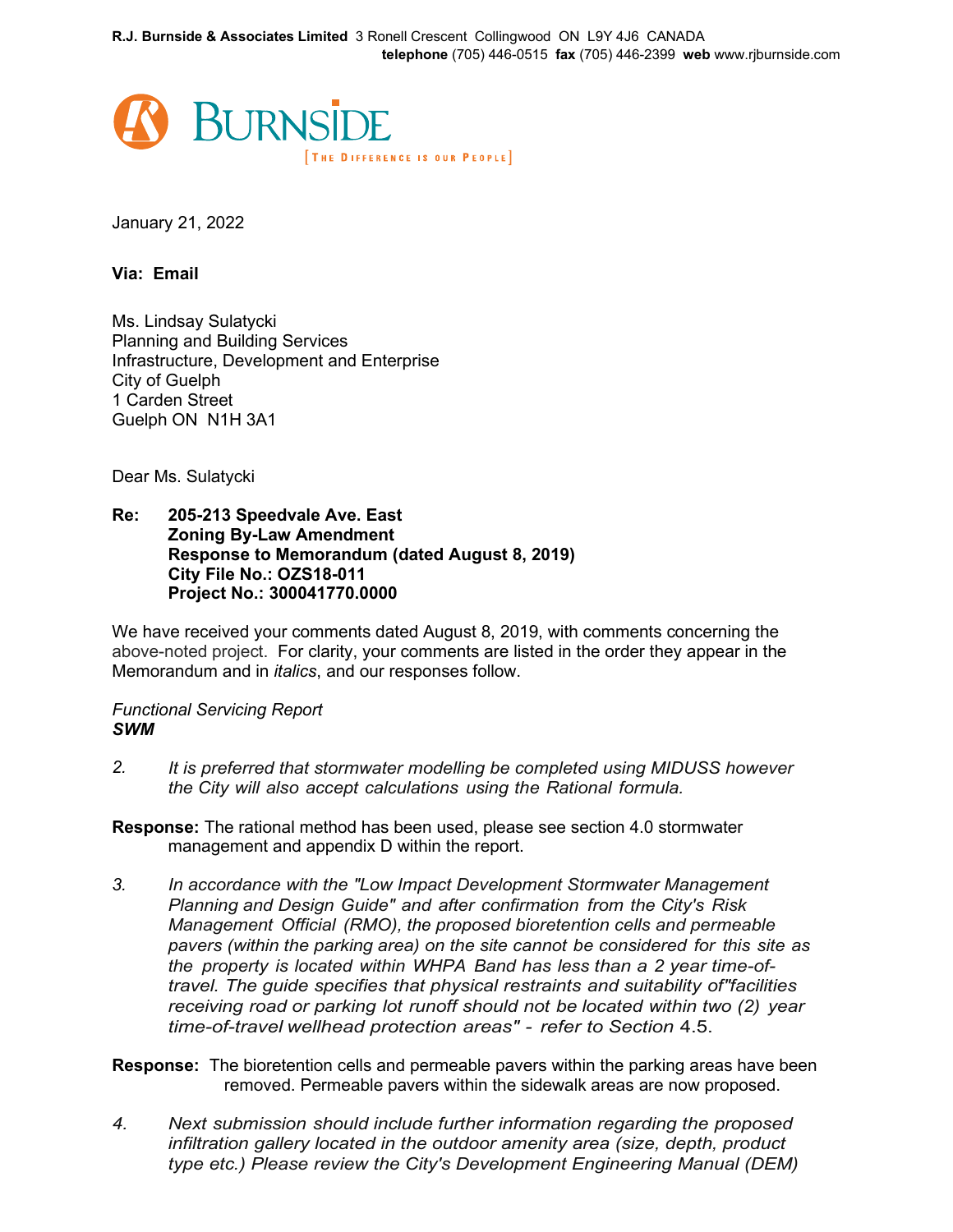*for further details regarding infiltration gallery submission requirement.*

**Response:** The infilatration gallery has been updated in accordance with the City's DEM. Further details on the infiltration gallery have been provided in report section 4.8 as well as on S1. Further details will be provided at SPA phase due to required additional infiltration testing.

*5. Please note that at the time of future site plan submission, on-site infiltration testing will be required to support any proposed infiltration facility. The technical memorandum provided in the FSR (Appendix B) outlined that only the soil underlaying the topsoil was tested the specific soil testing required is for testing the soil underlaying the facility itself - refer to Section 5.7.7 of the DEM.*

# **Response:** Noted.

*6. Is there any monitoring wells located on the subject lands or has there geotechnical workbeen completed to capture and identify the seasonal high groundwater table? This will need to be established to ensure that the gallery maintain a minimum 1m separation as per the MECP SWM Design Manual. Please provide the information if available otherwise this will be a requirement prior to site plan approval.*

**Response:** Looking at MOE well records in the nearby area show that the groundwater level in the surrounding area is around 10m or more in depth. Please see Appendix C.

### *GRADING*

*1. Please show underside of footings or basement floor elevations for the proposed buildings on the grading plan.*

**Response:** Basement floor elevation (BFFE) is now shown on the plan as 326.05m.

*2. The grading plan lacks grading information in the rear lot outdoor amenity space. Please show existing grades in this area.*

**Response:** Existing Grades have been shown.

*3. The proposed retaining wall shows a "typical" height of 1.2m. As such, staff will not support an application that has retaining walls greater than an exposed height of 1m adjacent to existing residential units as per the City's DEM. Furthermore, the retainingwall is to be removed out of the City rightof-way and is to be entirely on the subject lands. Currently the retaining wall is shown within the road widening area.*

**Response:** The retaining wall to the south has been removed. However, a retaining wall has been added on the west side of the site. The retaining wall has a maximum of 1.0m height and it located entirely on the subject lands.

*4. Add information on the grading plan regarding the proposed earthen berm & low wall as shown on the Site Pla*n.

**Response:** There is no earthen berm and low wall now shown on the site plan.